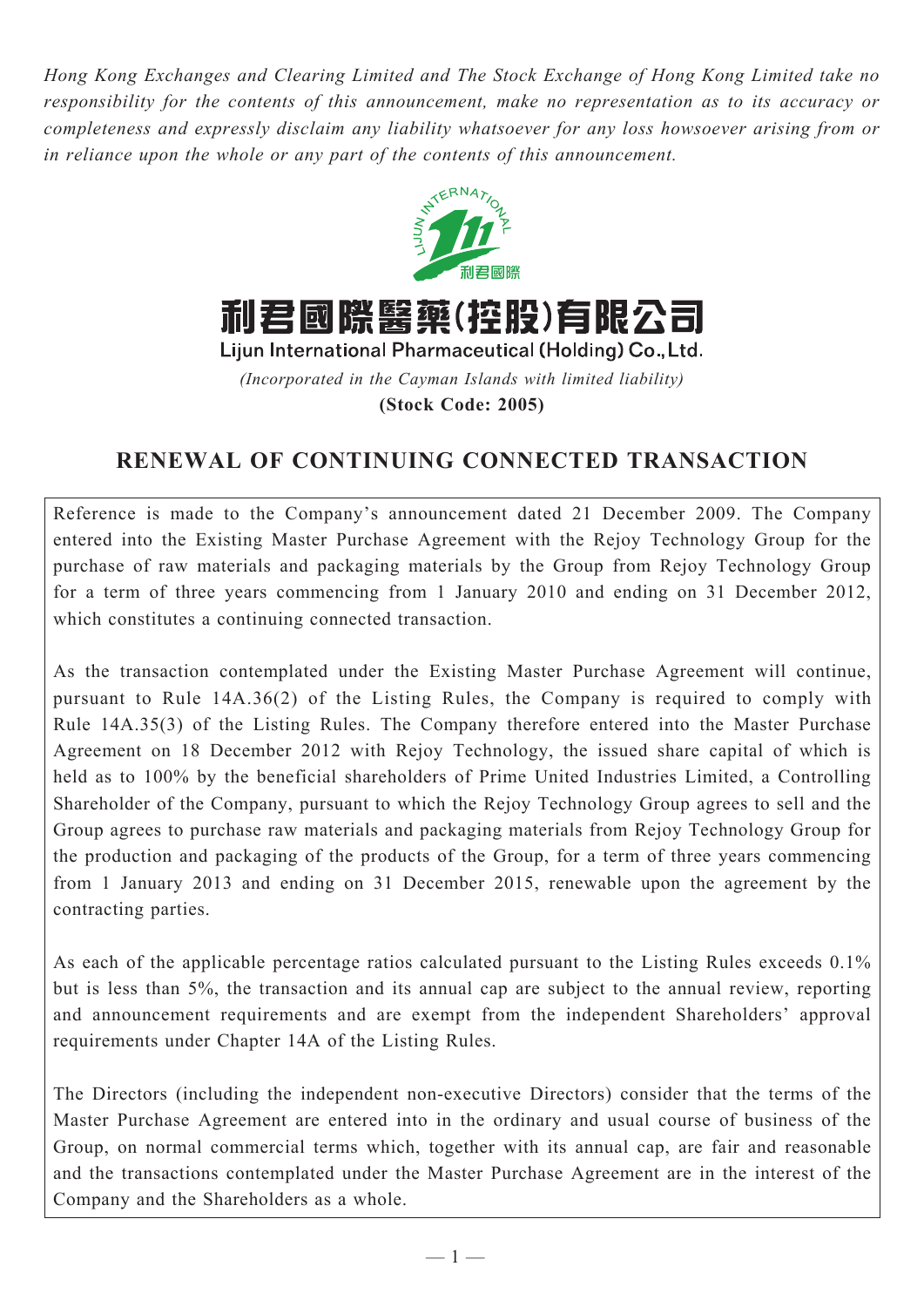#### **BACKGROUND**

Reference is made to the Company's announcement dated 21 December 2009. The Company has entered into the Existing Master Purchase Agreement with the Rejoy Technology Group for the purchase of raw materials and packaging materials by the Group from Rejoy Technology Group for a term of three years commencing from 1 January 2010 and ending on 31 December 2012 and the annual cap for each of the three financial years ending 31 December 2012 is RMB5,000,000.

As the transaction contemplated under the Existing Master Purchase Agreement will continue, pursuant to Rule 14A.36(2) of the Listing Rules, the Company is required to comply with Rule 14A.35(3) of the Listing Rules. The Company therefore entered into the Master Purchase Agreement on 14 December 2012 with Rejoy Technology with details set out below.

#### **THE Master PURCHASE AGREEMENT**

Date: 18 December 2012

### Parties: (1) the Company; and

- (2) Rejoy Technology, the issued share capital of which is held as to 100% by the beneficial shareholders of Prime United Industries Limited\*, one of the Controlling Shareholders of the Company and is accordingly a connected person of the Company
- Term: 1 January 2013 to 31 December 2015, renewable upon the agreement by the contracting parties.
- \* *Prime United Industries Limited is held as to about 8.86% by Mr. Wu Qin, an executive Director, as to about 4% by Mr. Xie Yunfeng, an executive Director, as to about 2.41% by Mr. Huang Chao, a director of Xian Lijun and as to about 84.73% by Mr. Wu Qin, Mr. Xie Yunfeng and Mr. Huang Chao who jointly hold such shares on trust for approximately 3,000 individuals who are present and former employees or their respective estates of Xi'an Lijun Pharmaceutical Co., Ltd. ("Xi'an Lijun") and Rejoy Group Limited Liability Company ("Rejoy Group"). Mr. Wu Qin, Mr. Xie Yunfeng and Mr. Huang Chao are also directors of Prime United Industries Limited. Xi'an Lijun is a subsidiary of the Company. Rejoy Group is a company established in the PRC with limited liability and 100% owned by State-owned Assets Supervision and Administration Commission of the People's Government of Xi'an.*

#### **Subject matter, basis of calculation and annual cap**

Pursuant to the Master Purchase Agreement, the Rejoy Technology Group agrees to sell and the Group agrees to purchase raw materials and packaging materials from the Rejoy Technology Group for the production and packaging of the products of the Group. The Group pays Rejoy Technology Group for the raw materials and packaging materials at prices no less favourable than those paid to independent third parties and on terms no less favourable than those the Group can obtain from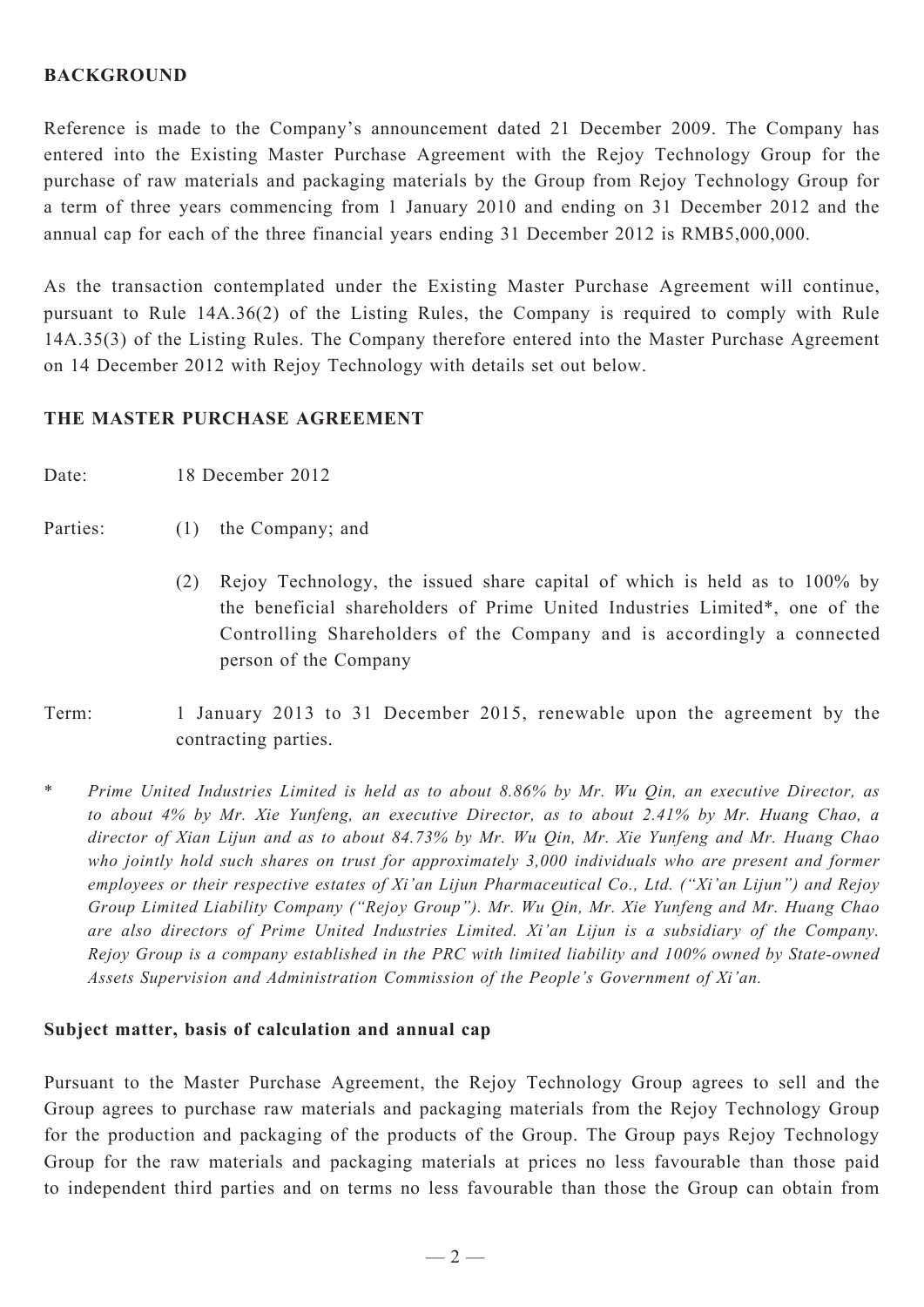other comparable independent third parties, subject to an annual cap of RMB8,000,000 for each of the three financial years ending 31 December 2015. In addition, the prices are not fixed and are to be determined in accordance with prevailing market prices and to be agreed between the contracting parties from time to time. The Group's purchases from the Rejoy Technology Group are to be settled in cash on deferred basis under the normal credit terms of up to 3 months.

The Rejoy Technology Group is one of the many suppliers of our Group and the transactions with the Rejoy Technology Group accounted for only a very small percentage of the total purchases of the Group. The purchases of raw materials and packaging materials from the Rejoy Technology Group largely depends on the production needs of the Group.

For the two financial years ended 31 December 2010 and the eleven months ended 30 November 2011, the total amounts payable by the Group to the Rejoy Technology Group for the purchase of raw materials and packaging materials amounted to approximately RMB nil, RMB2,473,000 and RMB4,393,000 respectively.

The proposed annual cap is based on the estimated production needs for certain products using the raw materials or packaging materials to be purchased by the Group from the Rejoy Technology Group under the Master Purchase Agreement for the next three years. The Group estimates that the general demand for these products will have a possible annual increase of 40% to 60% in 2013 and will remain relatively stable in 2014 and 2015.

## **REASONS FOR ENTERING INTO THE MASTER PURCHASE AGREEMENT**

The Group is one of the leading pharmaceutical manufacturers in the PRC, and is principally engaged in the research, development, manufacturing and selling of a wide range of pharmaceutical products.

The Rejoy Technology Group is principally engaged in investment, retail and distribution of pharmaceutical, chemical and packaging products.

Since the Group has purchased raw materials and packaging materials from the Rejoy Technology Group under the Existing Master Purchase Agreement on an ongoing basis, save for the reasons disclosed in the "Background" section above, the Directors believe that it is also crucial for the Group to maintain the supply stability and quality for the existing and future production needs of the Group. The Directors are of the view that the Rejoy Technology Group can meet the Company's requirement in supply stability and quality. It is also important to the Group's day-to-day operations and financial performance to maintain a stable trading relationship through entering into the Master Purchase Agreement with the Rejoy Technology Group.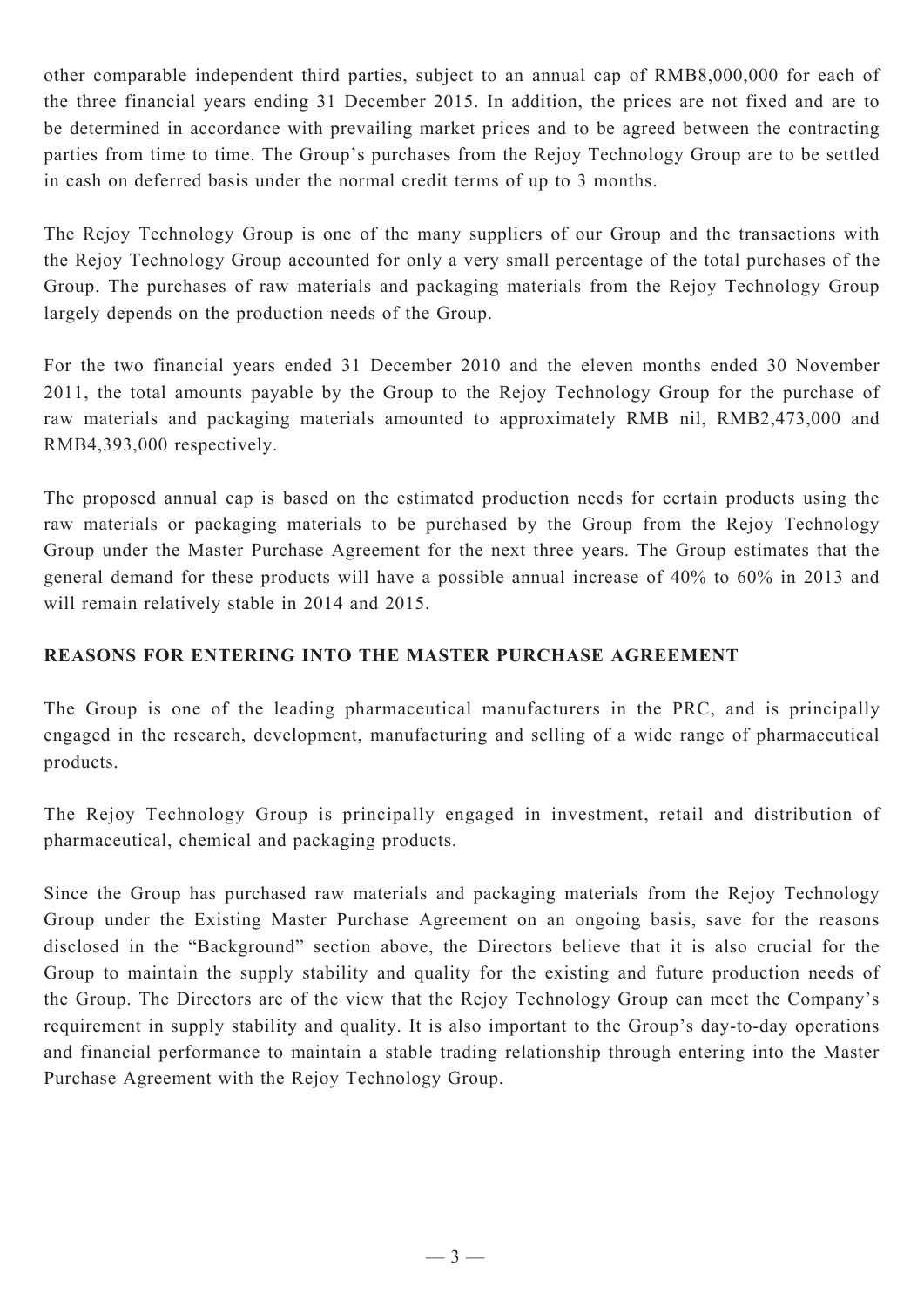The Directors (including the independent non-executive Directors) consider that the terms of the Master Purchase Agreement are entered into in the ordinary and usual course of business of the Group, on normal commercial terms which, together with its annual cap, are fair and reasonable and the transactions contemplated under the Master Purchase Agreement are in the interest of the Company and the Shareholders as a whole.

Except for Mr. Wu Qin and Mr. Xie Yunfeng who are among the beneficial shareholders of Rejoy Technology, none of the Directors have any material interest in the Master Purchase Agreement. Accordingly, Mr. Wu Qin and Mr. Xie Yunfeng have abstained from voting at the board meeting approving the Master Purchase Agreement.

## **LISTING RULES IMPLICATIONS**

The transactions contemplated under the Master Purchase Agreement constitute continuing connected transactions of the Company under Chapter 14A of the Listing Rules. As each of the applicable percentage ratios calculated pursuant to the Listing Rules exceeds 0.1% but is less than 5%, the transaction and its annual cap are subject to the annual review, reporting and announcement requirements and are exempt from the independent Shareholders' approval requirements under Chapter 14A of the Listing Rules.

#### **DEFINITIONS**

In this announcement, unless the context otherwise requires, the following words and phrases shall have the following meanings:

| "Board"                                  | the board of Directors                                                                                                                                                                                             |
|------------------------------------------|--------------------------------------------------------------------------------------------------------------------------------------------------------------------------------------------------------------------|
| "Company"                                | Lijun International Pharmaceutical (Holding) Co., Ltd., a company<br>incorporated in the Cayman Islands with limited liability, the shares of<br>which are listed on the Stock Exchange                            |
| "connected person"                       | has the meaning ascribed to it under the Listing Rules                                                                                                                                                             |
| "Controlling"<br>Shareholder"            | has the meaning ascribed to it under the Listing Rules                                                                                                                                                             |
| "Directors"                              | the directors of the Company                                                                                                                                                                                       |
| "Existing Master"<br>Purchase Agreement" | the master purchase agreement entered into on 18 December 2009 between<br>the Company and Rejoy Technology in relation to the purchase of raw<br>materials and packaging materials from the Rejoy Technology Group |